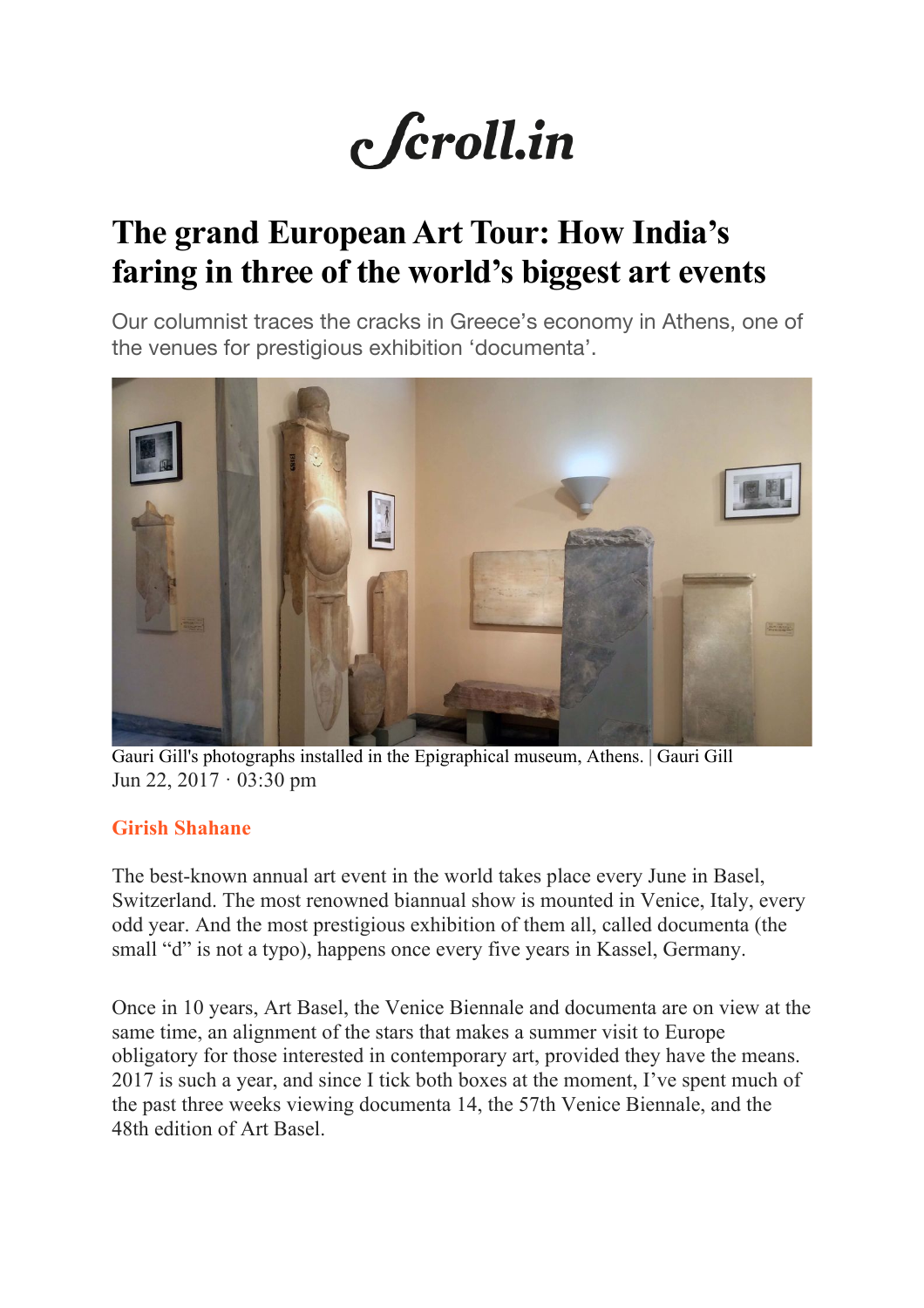Adam Szymczyk, the Polish curator of this year's documenta, added a wrinkle to the itinerary by spreading his show over two cities (instead of the staple one at Kassel). Its working title, *Learning from Athens*, tells you which town was tacked on to our must-view locations for our grand tour. It was a city with which I had unfinished business I believed would remain unresolved, because I hadn't liked the town much on my first visit and did not believe I would go again. But this is where our 2017 tour would begin.

### **The way down**

My first visit to Athens was in 2004, on the eve of the Olympic Games' return to their original location. I thought I had it all figured out. The Greeks were overhauling the major sites for the Games and, by visiting just before, we'd experience the restored sites without the crowds.

The National Archaeological Museum, for instance, was to open a month or so before the grand event. But when we got there, it was resolutely shut. There had been little delay, they told us, but it was definitely opening in a week. I thought to myself, "I haven't come all the way to Athens to leave without seeing the golden mask of Agamemnon", and changed all our bookings so that we get a day in Athens at the end of our trip. And so, after the standard tour of Mykonos, Delos, Santorini, and Crete, we returned to Athens, and found the museum still shut. Almost done, will be open in a week, they told us.

Other Athens highlights were in similar disrepair. The Parthenon was covered in scaffolding, Athen's central Syntagma Square was a construction site lined with huge tiles waiting to be laid, and so on. When Greece went into a long recession four years later, I was sad, but hardly surprised.

#### **Battle wounds**

In 2004, we'd paid 55 euros a night for a hotel room barely large enough to contain us as well as our luggage. This time round, thanks to the downturn and the rise of the sharing economy, the same amount got us an entire apartment with a sit-out. We were happy to see a largely scaffolding-free Parthenon and the wonderful new museum at the base of the Acropolis where sculptures from the temple to Athena are being moved.

The archaeological museum was open and its many treasures exhilarating. But evidence of the nation's troubled decade was palpable everywhere. It was obvious in certain cases, the increase in the number of beggars for example, but also in small things. One afternoon, I noticed a 30-something man learning to serve tables in the small restaurant where we lunched. I could tell from the way he carried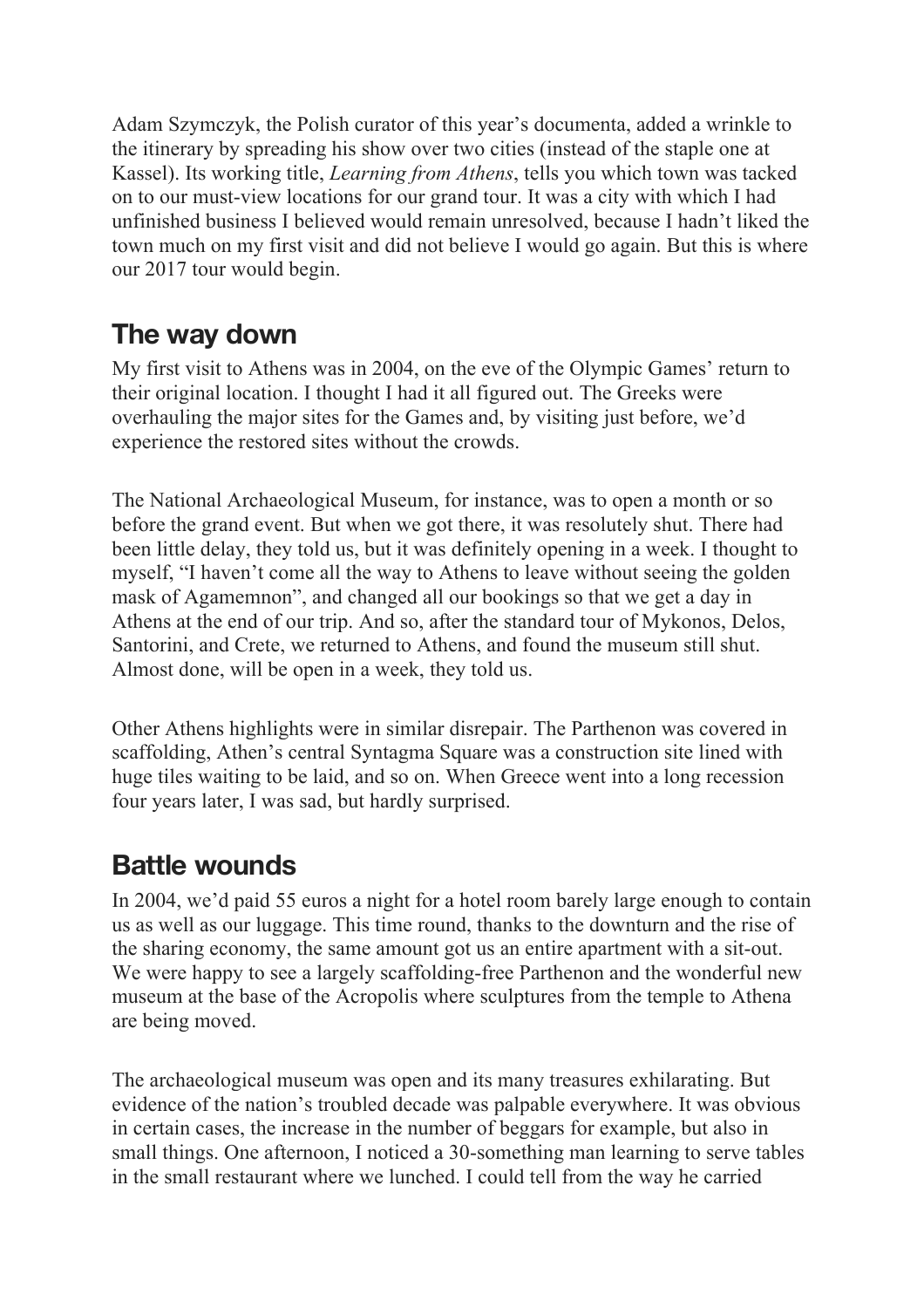himself that he was well-educated and had started his career in a white collar job. Thus far, the poor chap was a hopeless waiter.

Then there was the fist-fight between members of a motorcycle gang which brought traffic to a halt in one of the town's main squares. A shocking sight in a major European capital, made tragicomic by the fact that some of the 50-odd gang members could afford only mopeds. No respectable Hell's Angel would stoop that low. Part of me wanted to get up close, while the more sensible half understood a brown-skinned guy should not mix with that company.

#### **Brush with art**

The exhibition, documenta, began promisingly, with a polished display in Athens' National Museum of Contemporary Art or EMST, and a funkier one in the city's main art school, the Athens School of Fine Arts. On the downside, there were few viewers in any of the venues, and the event did not seem to have excited the Athenian public.



Gauri Gill's works at the Athens Epigraphical Museum. Credit: Gauri Gill